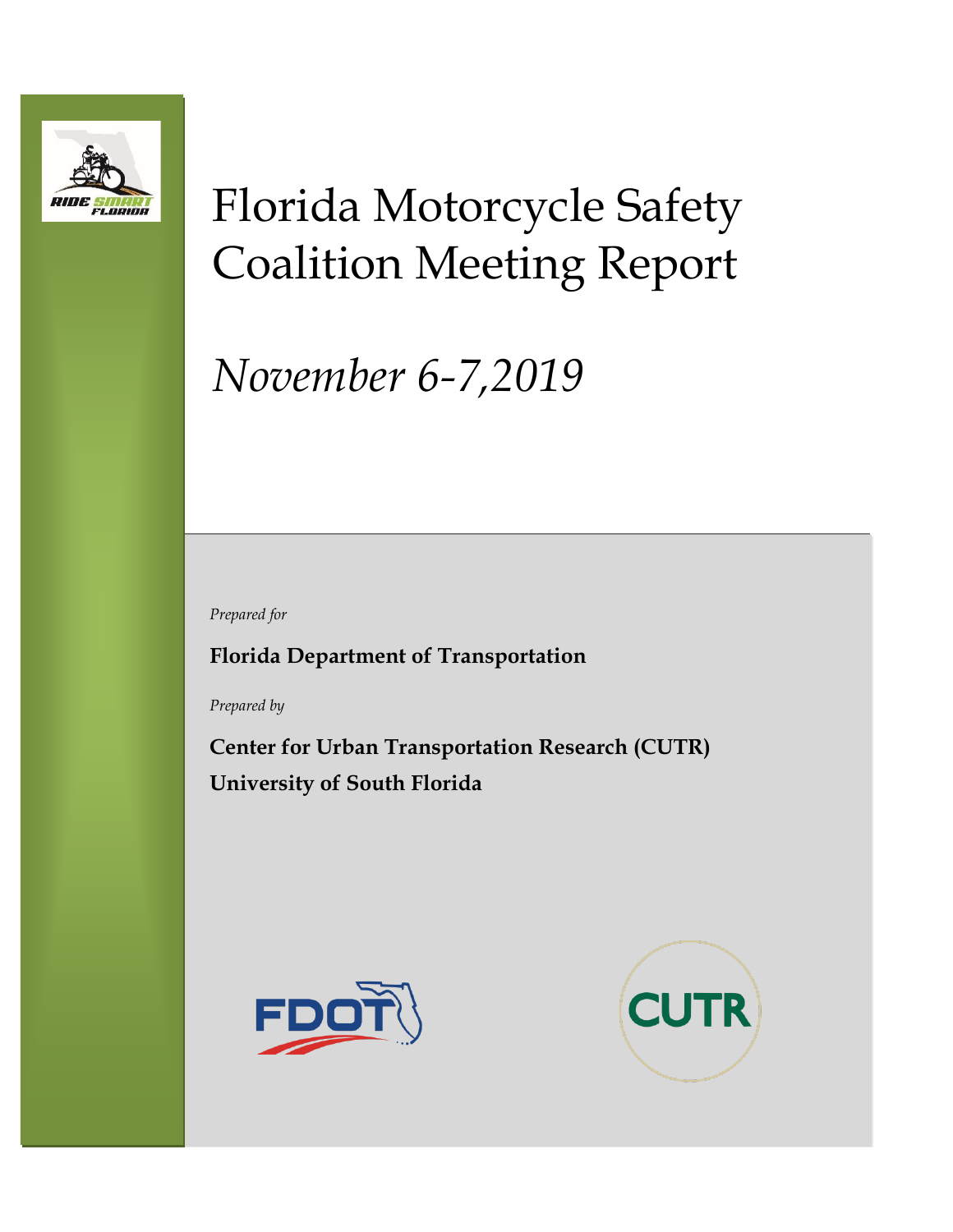## Florida Motorcycle Safety Coalition Meeting Report

## *November 6-7,2019*

*Prepared for* Florida Department of Transportation

*Prepared by*

Center for Urban Transportation Research 4202 E. Fowler Ave. CUT100 Tampa, FL 33620

*Meeting notes taken by* Christen Miller

*Date*

November 6-7,2019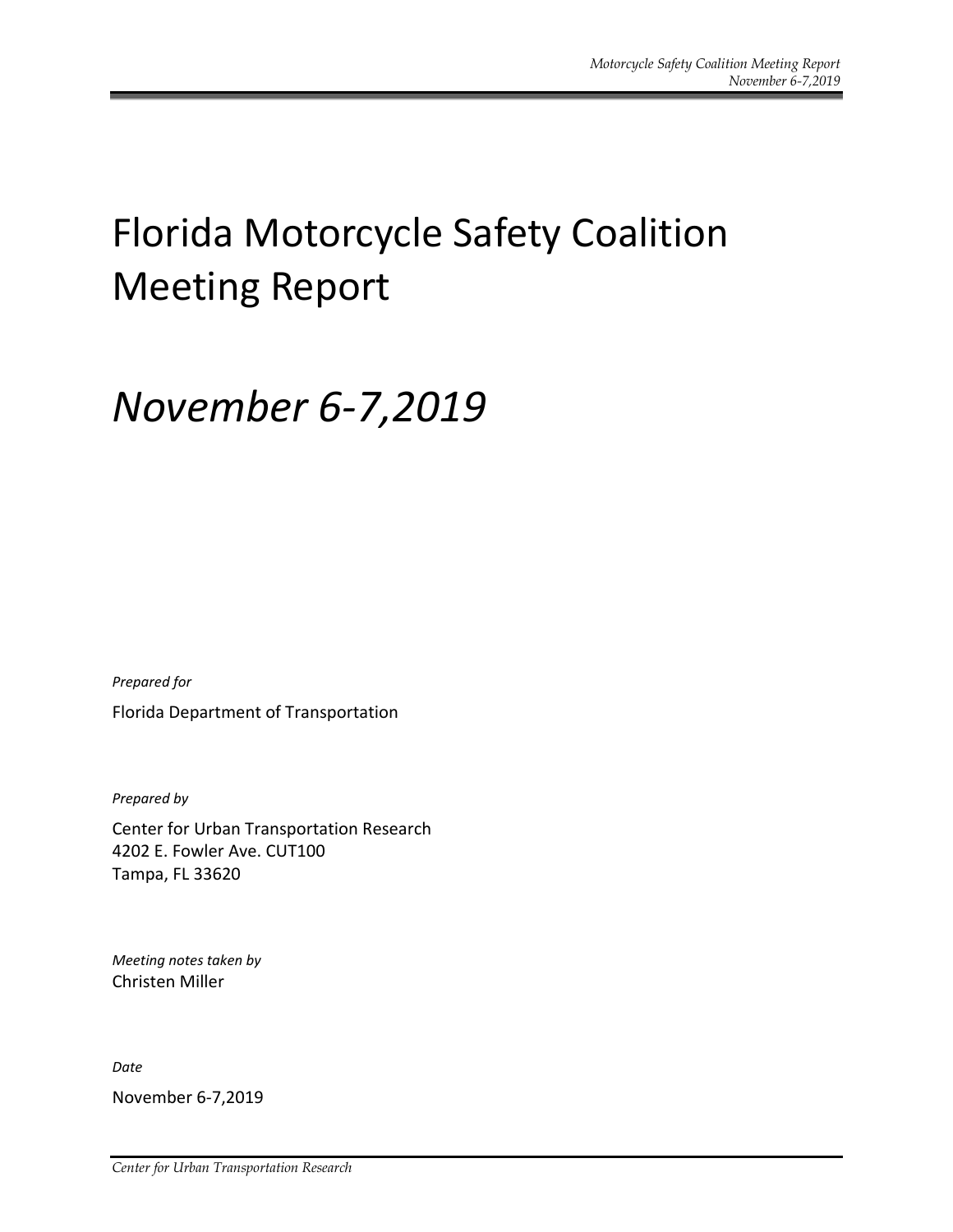### **1.0 Attendees**

| <b>Name</b>           | <b>Agency</b>                                           |  |  |
|-----------------------|---------------------------------------------------------|--|--|
| Jeff Smith            | <b>Adventure Rider Training</b>                         |  |  |
| <b>Todd Michael</b>   | <b>Broward County Sheriff</b>                           |  |  |
| Edie Peters*          | Florida Department of Transportation                    |  |  |
| Javier Ponce          | Florida Department of Transportation                    |  |  |
| Joey Gordon           | Florida Department of Transportation                    |  |  |
| Joel Provenzano       | Florida Department of Transportation, District 7        |  |  |
| Elise Batchelor       | Florida Department of Highway Safety and Motor Vehicles |  |  |
| Ray Graves            | Florida Department of Highway Safety and Motor Vehicles |  |  |
| Mark Welch            | Florida Department of Highway Safety and Motor Vehicles |  |  |
| Karen Brunelle        | Federal Highway Administration                          |  |  |
| <b>Dennis Hobbs</b>   | Florida Highway Patrol                                  |  |  |
| <b>William Minton</b> | Florida Highway Patrol General Counsel                  |  |  |
| Shaun Vanbeber        | Law Enforcement Liaison (LEL), District 6               |  |  |
| Janice Martinez       | Law Enforcement Liaison (LEL), District 7               |  |  |
| <b>Jim McGinnis</b>   | Goldwing Road Riders Assoc.                             |  |  |
| Marc Parco            | Harley-Davidson Riding Academy                          |  |  |
| <b>David Summers</b>  | Health Care District Palm Beach County                  |  |  |
| Dominick DeSiato Jr.  | Hillsborough County Sheriff's Office                    |  |  |
| <b>Gena Torres</b>    | Hillsborough MPO                                        |  |  |
| <b>Michael Dobbs</b>  | Jacksonville Motorcycle Safety Training                 |  |  |
| Joshua Riba           | <b>Pinellas County Judge</b>                            |  |  |
| Patricia Byers        | Ryder Trauma Center - Miami                             |  |  |
| Julissa Sarmiento     | Ryder Trauma Center - Miami                             |  |  |
| John Makal            | <b>Suncoast Brotherhood</b>                             |  |  |
| Megan Cott            | USF Center for Urban Transportation Research            |  |  |
| Siwon Jang            | USF Center for Urban Transportation Research            |  |  |
| Jeanne Kean           | USF Center for Urban Transportation Research            |  |  |
| Chanyoung Lee         | USF Center for Urban Transportation Research            |  |  |
| Rebecca Liller        | USF Center for Urban Transportation Research            |  |  |
| Christen Miller       | USF Center for Urban Transportation Research            |  |  |
| James Takacs          | USF Center for Urban Transportation Research            |  |  |
| Scott Van Utrecht     | <b>CUTR</b>                                             |  |  |
| Savana Wright         | USF Center for Urban Transportation Research            |  |  |

**Table 1.1 Coalition Meeting Attendees**

\*Motorcycle Safety Program Manager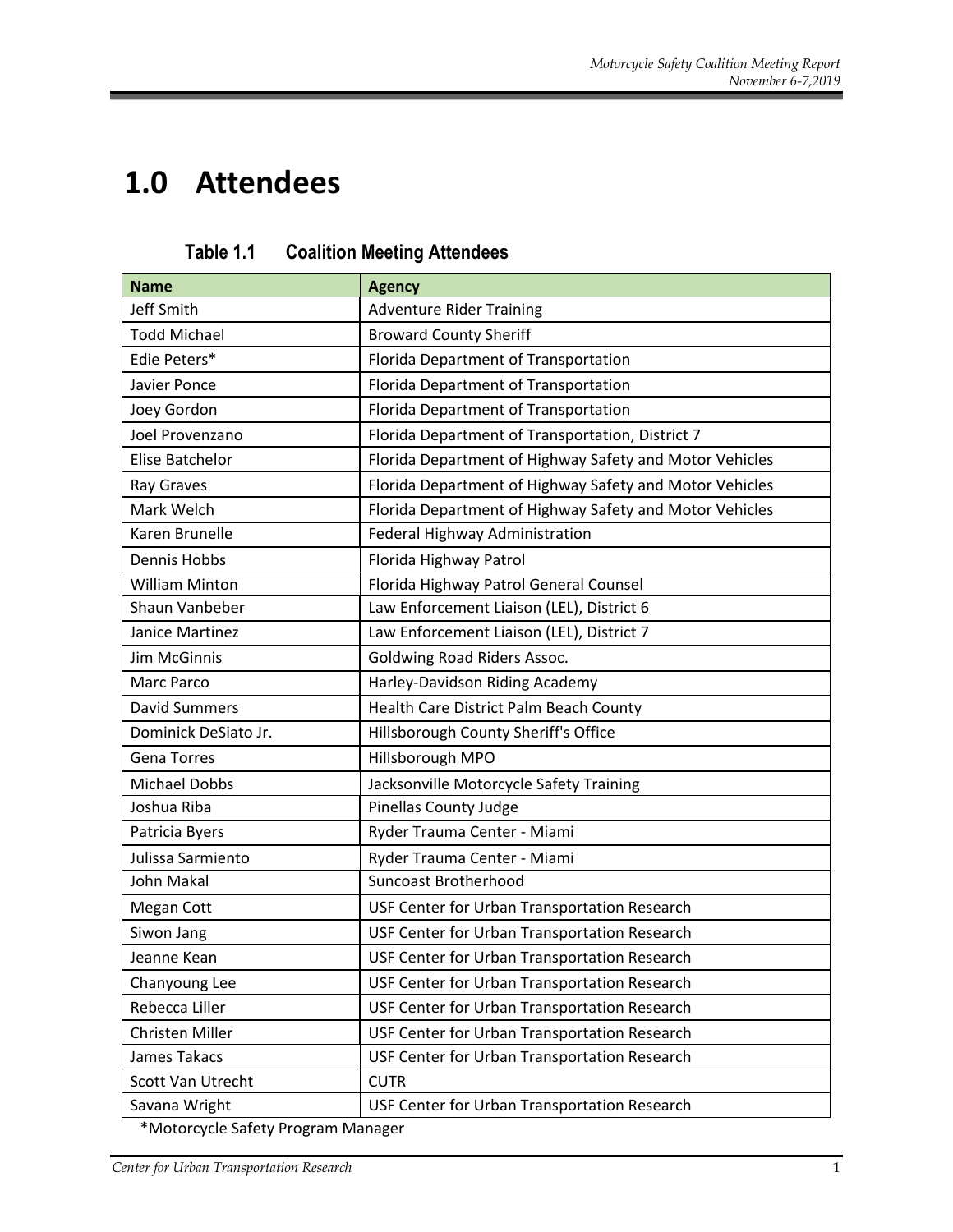## **2.0 Presentation Notes – November 6 th**

#### **Welcome and Program Update – Ms. Edie Peters**

FDOT - Ms. Edie Peters welcomed members of the Coalition. Introductions were made.

- Housekeeping announcement were made.
- Dead on Red Law article was published in the Full Throttle magazine's [October 2019 issue.](https://issuu.com/tonyc123/docs/flft_oct_2019_final_web_copy_2/62)

#### **Florida Crash Data Update/2019 Florida Motorcyclists Survey – Dr. Chanyoung Lee**

Dr. Chanyoung Lee, CUTR, presented the Florida Crash Data Update and the 2019 Florida Motorcyclist Survey findings.

The traffic and motorcycle fatalities numbers for 2018 have been finalized. There was an increase in traffic fatalities and a decrease in motorcycle fatalities. Ages 15-30 represent 40% of serious and fatal crashes in Florida. A large proportion of young motorcyclists ride sports bikes. Young riders wear helmets, but they are prone to speeding. This population is particularly difficult to reach.

The 2019 Florida Motorcyclist Survey collected 1,716 survey responses including partially-completed surveys. Of the surveys collected, 1,292 were from the postcard invitation and 427 were from the Facebook advertisement. The confidence interval was +/- 2.36 at a 95% confidence level. No financial incentive was offered for responding.

Suncoast Brotherhood is working with legislators to make more stringent training/licensing in Florida.

A conversation took place about riders under age 30 and speeding. Many wondered if additional training would help reduce speeding. Some suggested a law for renewing endorsements by training after a certain amount of time (5 years). Others stated that it would be difficult in legislation to pass a law like this.

View the full presentation: [2019 Motorcycle Crash Update and 2019 Florida Motorcyclists Survey](https://usfedu-my.sharepoint.com/:b:/g/personal/christenm_usf_edu/EQoa69-Zh_dOgOky2pvTrLEBLtx7jbV4U3hffUTZpMLqKg?e=Ue80vv)

#### **Behavioral Processes in Rider Education – Dr. Ray Ochs**

Dr. Ray Ochs shared the history of Motorcycle Safety Foundation and their role in motorcycle safety.

The Motorcycle Safety Foundation (MSF) is the internationally recognized developer of the comprehensive, research-based, Rider Education and Training System (RETS). RETS curricula promotes lifelong-learning for motorcyclists and continuous professional development for certified RiderCoaches(SM) and other trainers. MSF also actively participates in government relations, safety research, public awareness campaigns and the provision of technical assistance to state training and licensing programs. The Motorcycle Safety Foundation is a national, not-for-profit organization sponsored by BMW, BRP, Harley-Davidson, Honda, Indian Motorcycle, Kawasaki, KTM, Piaggio, Suzuki, Triumph and Yamaha.

MSF's mission is to make motorcycling safer and more enjoyable by ensuring access to lifelong quality education and training for current and prospective riders, and by advocating a safer riding environment.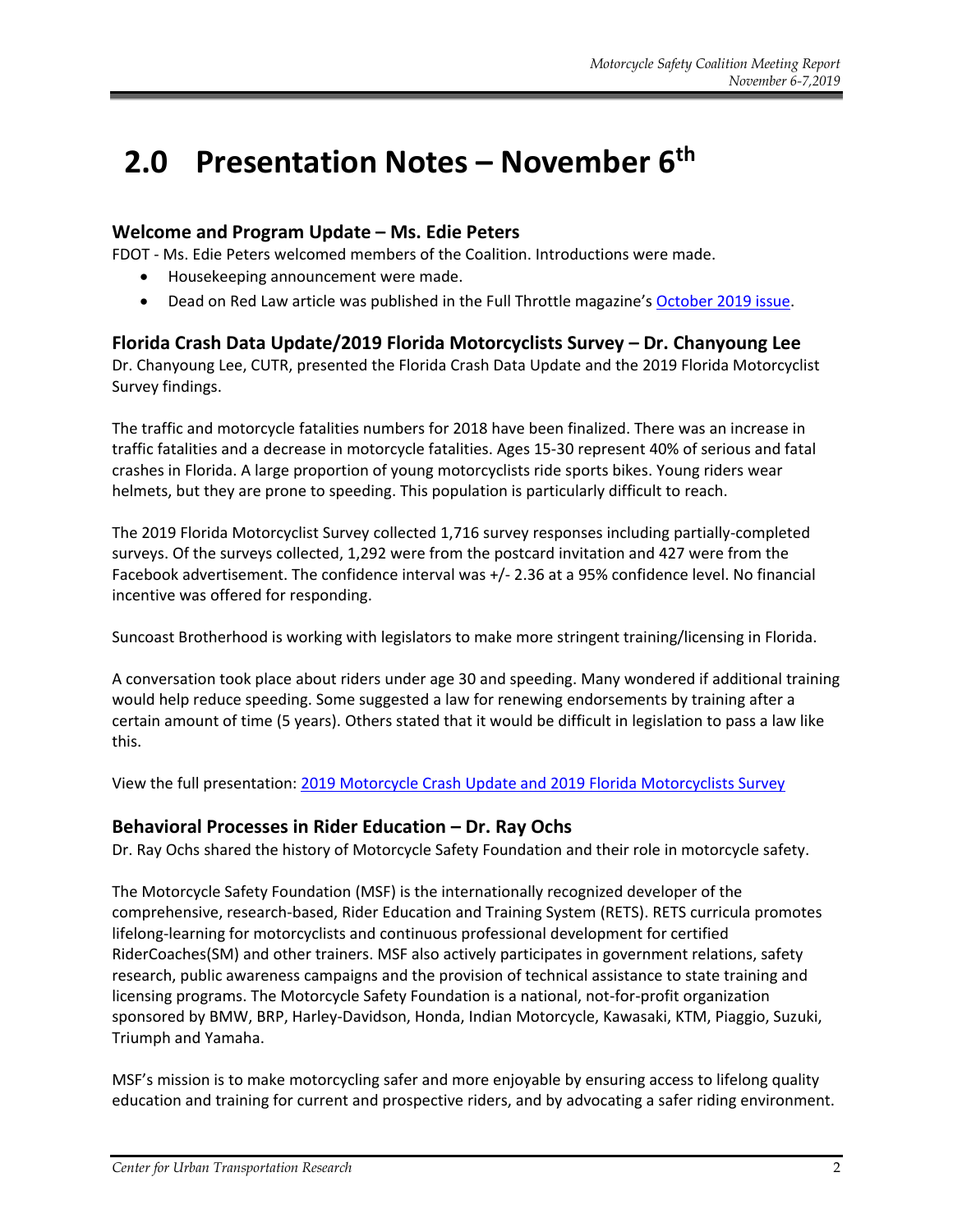MSF training includes rider self-assessment tests that help create individual safety awareness for each rider.

Ride along with Dr. Ray:<https://www.msf-usa.org/RideAlong.aspx>

View the full presentations: [Behavioral Processes in Rider Education](https://usfedu-my.sharepoint.com/:b:/g/personal/christenm_usf_edu/EVwElvBRx2hLpfy7x1WrR8kBW5XN7qiMzLL2y7v_WATE5Q?e=87ch9l) [Behavioral Processes in Rider Education 2](https://usfedu-my.sharepoint.com/:b:/g/personal/christenm_usf_edu/EQ1NbmhXHh1BpApFhdEFlWIBiAyHzYwW7Dby6Qj9UGbuaA?e=XTMhhc)

#### **FY 2018-2019 Florida Motorcycle Safety Programs Update/Assessment Result – Ms. Edie Peters**

FDOT - Ms. Edie Peters gave an updated of the 2018-2019 Florida Motorcycle Safety Programs.

At the request of CUTR, Andrew (Andy) Krajewski completed the 2019 program assessment based on the current Motorcycle Safety Strategic Plan (MSSP) and not NHTSA's Highway Safety Program Guideline No. 3 (currently under revision). Andy reviewed the status of major recommendations from 2014 and provided key recommendations based on 2019 assessment.

Ms. Peters share the status of the 2014 Assessment's Major Recommendations and the 2019 assessment's highlights.

View the full presentation: [2019 Program Assessment](https://usfedu-my.sharepoint.com/:b:/g/personal/christenm_usf_edu/EYTh7PVIV0xGs2xnog38mU0BfCwmqrjpf0qQQvZOzNVZcg?e=PBc9kz)

#### **Round Table Group Discussion - Emphasis Areas**

Groups got together to discuss their Emphasis Areas' recommendations and possible new tasks for the 2020 MSSP:

- Program Management
- Data and Analysis
- Rider Training and Licensing
- Law Enforcement and Emergency Service
- Roadway Engineering
- Advocacy and Policy
- Communications and Outreach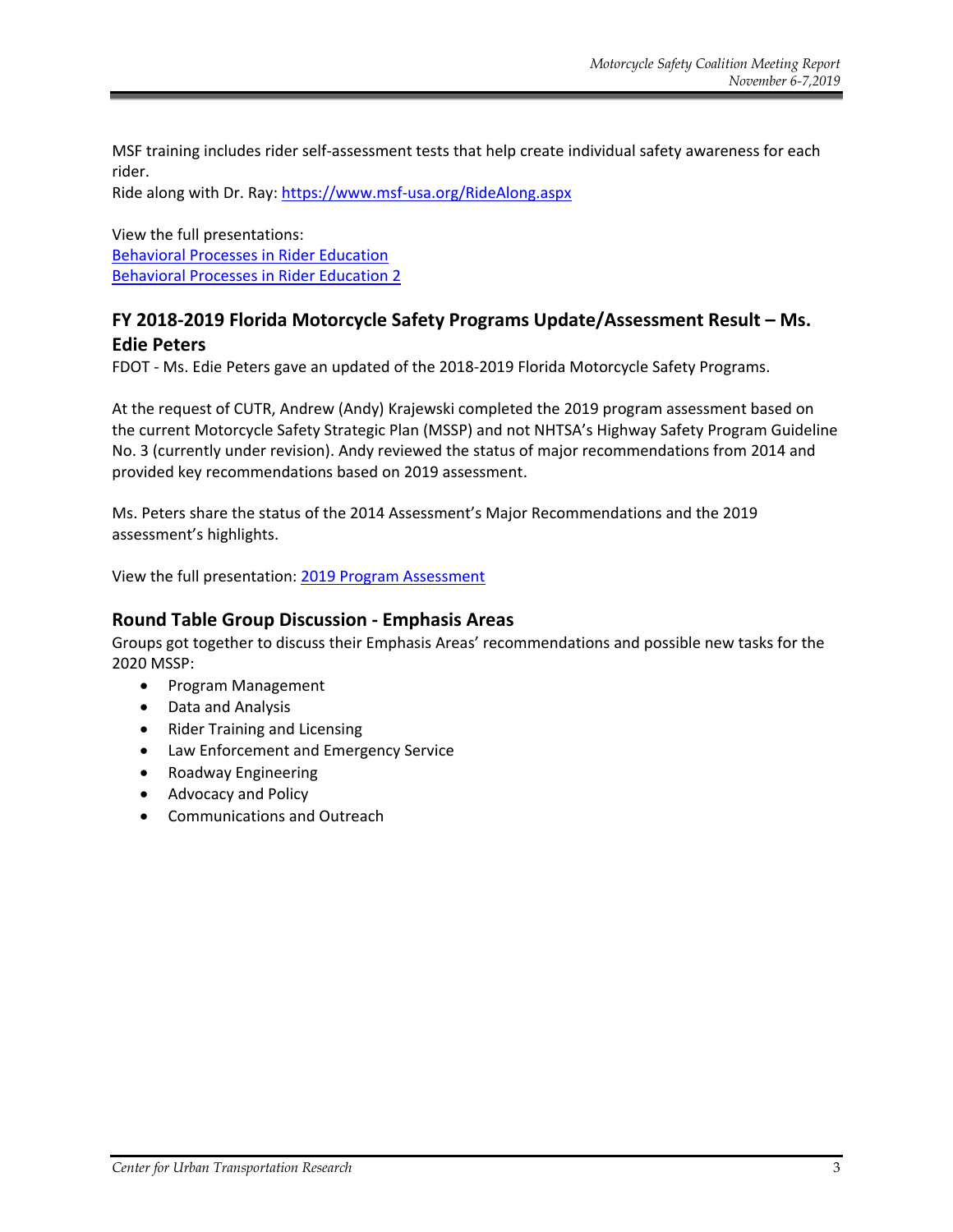### **3.0 Presentation Notes – November 7 th**

#### **Review of Day One – Ms. Edie Peters**

Future Coalition Meeting Dates:

- Jan 22-23, 2020
- April 29-30, 2020

#### **Outreach Update – Dr. James Takacs and Christen Miller**

Dr. James Takacs, CUTR, gave an update on Ride Smart Florida's outreach activities.

There were approximately 604 orders placed through the Ride Smart Florida Website during the previous grant cycle. The number of orders varies by the time of the year and also increases following an outreach event. However, the website has maintained a steady pace of orders during the past 12 months.

October 17, 2019 kicked off the four-day Biketoberfest at Daytona International Speedway. Ride Smart Florida had a 10 x 20 booth setup and approached attendees with a Ride Smart Florida Challenge, a random 6 question quiz, related to riding, crash data, Basic RiderCourse information, Florida laws, and general motorcycle knowledge. Florida residents who got all of their Challenge questions correct were entered in a drawing for a hi-vis backpack. Missed questions made for a unique learning opportunity for some. Not many people got a 100%. The Challenge activity resulted in quite a few highly enthusiastic conversations and discussions concerning what is happening on Florida's roads and what riders can do about it.

Nurses from the Halifax Health Trauma Unit partnered with Ride Smart Florida to advertise the "Stop the Bleed" training and assisted with the Challenge and safety item distribution.

View the full presentation: [Outreach 2019](https://usfedu-my.sharepoint.com/:b:/g/personal/christenm_usf_edu/EatlDHhu0whJhuKLM1SW4pkBGmTJfoM8qaDJs_U_Nqz_iQ?e=t44hef)

Mrs. Christen Miller, CUTR, gave an overview of the 2020 Social Media and Website plan.

In 2020, Ride Smart Florida will work to build a sense of community amongst followers. This effort will directly target ages 18-30. Ride Smart Florida will giveaway virtual and physical rewards to top fans. Ride Smart Florida will also start using the Facebook and Instagram "Stories" feature. This feature is a great tool for building community because it will help Ride Smart come across as friendly and accessible.

View the full presentation: [2020 Social Media Plan](https://usfedu-my.sharepoint.com/:b:/g/personal/christenm_usf_edu/EXRUQcyyBL5HrtcwTB7SwT8BwOEhU5U0t9Cl1bqG0qcOeQ?e=zaSk6Z)

#### **Emphasis Areas:**

Members were asked to come up with 5-10 questions to use for future surveys at events. Each emphasis area shared their top two questions:

Which of the following are criminal violations?

a. Riding endorsement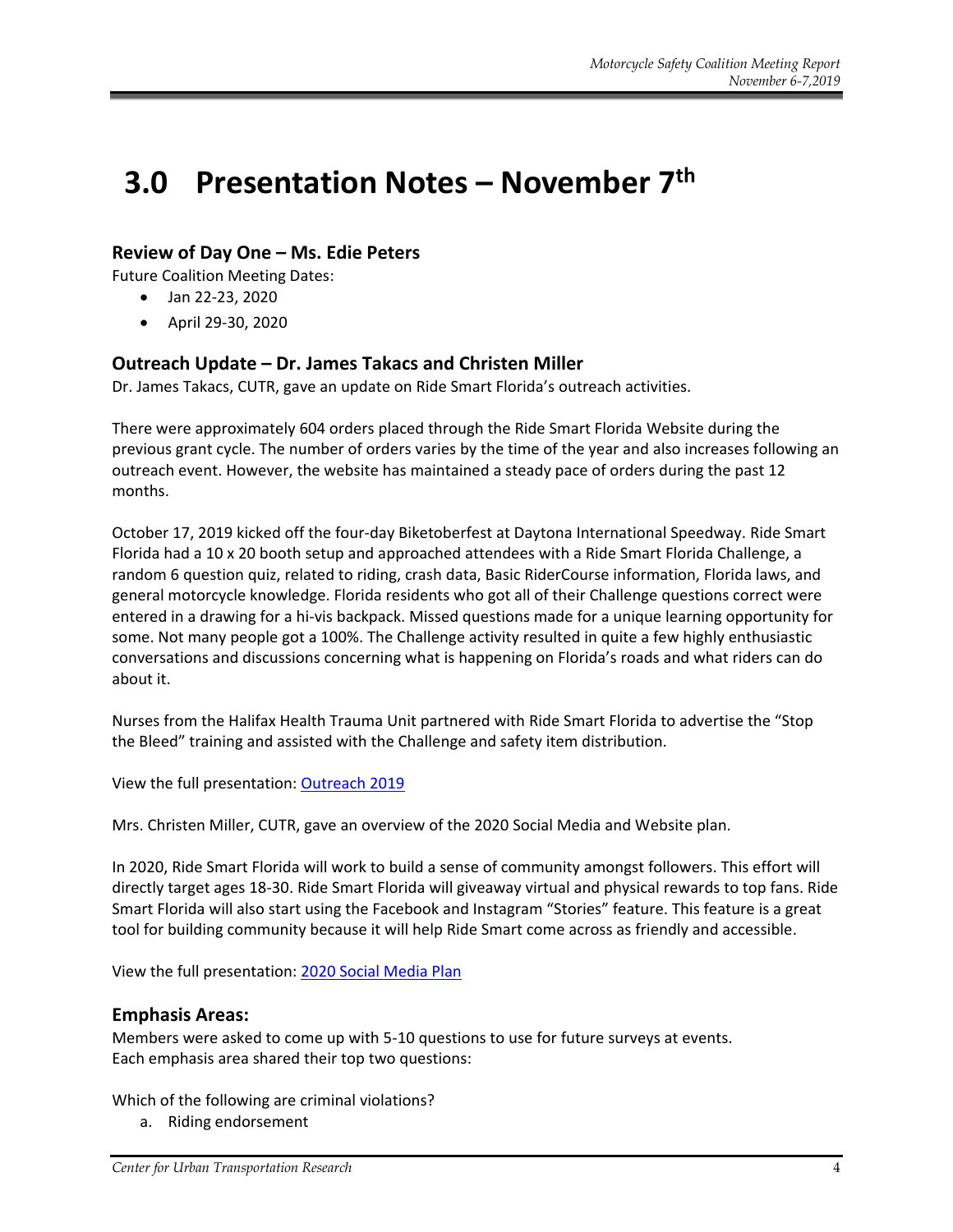- b. Fleeing to allude
- c. Stunt riding (cat walk)
- d. All of the above

Is it legal to lane split in Florida?



b. No

What colors are regulatory traffic Signs a. Black white and red

A convex mirror

- a. Makes objects look farther away
- b. Make objects look nearer

Counterweighting a motorcycle works best when..

- a. Making a left-hand curve at 40 mph
- b. Making a tight U-turn
- c. Skidding to a stop

Does Florida require turn signal lights on street bikes?

- a. Yes
- b. No

How often should you inspect your motorcycle?

- a. Once a month, when I think of it
- b. Every time you ride
- c. Annually

In Florida what is the maximum penalty for riding without an endorsement?

- a. \$500 fine
- b. 6-month probation
- c. 60 days in jail
- d. All of the above

In Florida, you do not need an endorsement when operating a motorcycle with a side car

- a. True
- b. False

Why are motorcyclist vulnerable to crashes in work zones?

The stopping distance from 60mph for a motorcycle is much less than a standard passenger car

a. True

b. False

The most common injury seen in motorcycle crashes is?

a. Heart